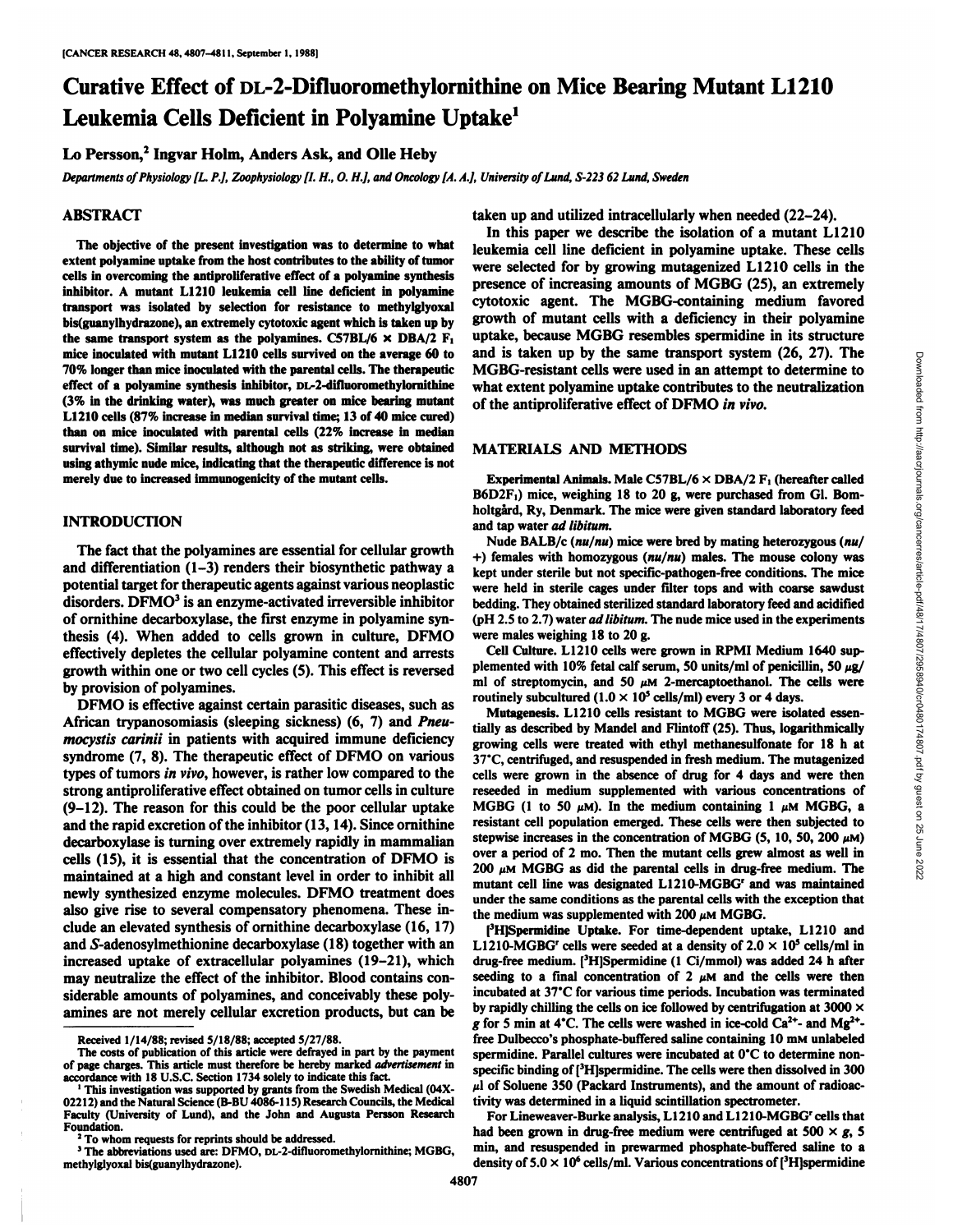(1.0 Ci/mmol) were added, and the cells were then incubated at 37°C for 10 min. Uptake and nonspecific binding of  $[3H]$ spermidine were assayed as described above.

Tumor Models and Drug Regimen.  $B6D2F_1$  and athymic nude mice<br>were inoculated i.p. with  $1.0 \times 10^6$  mutant or parental L1210 cells (in 0.2 ml of 0.9% NaCl solution). DFMO was included in the drinking water (3%), beginning 1 day after tumor inoculation. The average DFMO intake corresponded to a dose of 4.2 to 4.4 g/kg each day.

(28).

#### RESULTS

Statistical Analysis. Survival data were evaluated according to Mantel<br>
8).<br>
ESULTS<br>
By exposing mutagenized L1210 cells to MGBG at stepwise<br>
creasing concentrations, an MGBG-resistant cell line was<br>  $\frac{8}{3}$ <br>  $\frac{6}{3}$ By exposing mutagenized LI210 cells to MGBG at stepwise increasing concentrations, an MGBG-resistant cell line was isolated. The mutant cells were able to grow in the presence of 200  $\mu$ M MGBG, whereas the parental cells grew poorly with significant cell death at an MGBG concentration of 1  $\mu$ M. The<br>resistance to MGBG was due to a marked deficiency in the  $V_{\text{max}}$ resistance to MGBG was due to a marked deficiency in the transport system as evaluated by measuring the uptake of radioactive spermidine (Fig. 1). A kinetic analysis of the spermidine uptake revealed a decrease in  $V_{\text{max}}$  and an increase in *Km (Fig. 2). As to the cellular polyamine content, there was no* major difference between the L1210-MGBG' and the parental cells, with the exception of a small decrease in spermidine content in the mutant cells (Table 1).

As shown in Fig.3, the growth curve for the MGBG-resistant cells was similar to that of the parental cells. Notably, the change in polyamine uptake did not affect the sensitivity of the cells to DFMO treatment in culture (Fig. 3). A similar decrease in the cellular polyamine content was observed in the mutant and parental cells as a result of DFMO treatment (Table 1). This treatment stimulated spermidine uptake into MGBGresistant cells and parental cells by 2.6- and 4.6-fold, respec tively. Despite this increase the rate of spermidine uptake was extremely low in the mutant cells.

To investigate the physiological importance of the cellular polyamine uptake system, the survival of  $B6D2F<sub>1</sub>$  mice inoculated with either parental or mutant LI210 cells was studied (Fig. 4). The median survival time of mice bearing the parental LI210 cells was <sup>9</sup> days. Mice inoculated with L1210-MGBGr cells exhibited a median survival time that was 6 days longer  $2*10*$ *(P < 0.001). The therapeutic effect of DFMO was dramatically*



Fig. 1. Uptake of spermidine into MGBG-resistant (L1210-MGBG') and parental L1210 cells. Data shown are the means of 3 experiments. The standard deviations were less than 7 and 15% for parental and mutant cells, respectively.



Spermidine concentration (pM)

Fig. 2. Kinetics of spermidine uptake into MGBG-resistant (L1210-MGBG') and parental L1210 cells.  $V_{\text{max}} = 9.1$  and 88.1 pmol/h/10<sup>6</sup> cells;  $K_{\text{m}} = 2.26$  and  $0.71 \mu$ M for L1210-MGBG' and L1210 cells, respectively.

#### Table 1 Polyamine content of MGBG-resistant (L1210-MGBG') and parental *LI 210 cells in the absence or presence ofDFMO*

Cells were seeded at a density of  $1.0 \times 10^5$  cells/ml in the absence or presence of 5 mm DFMO and were analyzed 1 day later for their polyamine content using an amino acid analyzer.

| Cell line                      | $106$ cells)            | Putrescine (nmol/ Spermidine (nmol/<br>$106$ cells) | Spermine (nmol/<br>$106$ cells) |
|--------------------------------|-------------------------|-----------------------------------------------------|---------------------------------|
| L1210                          | $0.32 \pm 0.08^{\circ}$ | $2.33 \pm 0.21$                                     | $0.78 \pm 0.12$                 |
| $L1210 + DFMO$                 | < 0.005                 | $0.33 \pm 0.10$                                     | $1.30 \pm 0.11$                 |
| L1210-MGBG'                    | $0.23 \pm 0.07$         | $1.54 \pm 0.33$                                     | $0.83 \pm 0.14$                 |
| $L1210-MGBG' +$<br><b>DFMO</b> | < 0.005                 | $0.15 \pm 0.03$                                     | $1.65 \pm 0.32$                 |

 $\textdegree$  Mean  $\pm$  SD ( $n = 3$ ).



Fig. 3. Effects of DFMO on growth of MGBG-resistant (L1210-MGBG') and parental L1210 cells. Cells grown in drug-free medium were seeded at a density of  $1.0 \times 10^5$  cells/ml in the presence (1 or 5 mm) or absence of DFMO.

 $_{60}$  longer when treated with DFMO ( $P < 0.01$ ). DFMO treatment greater in mice inoculated with the mutant LI210 cells than in mice bearing the parental cells (Fig. 4). Mice inoculated with parental LI210 cells survived on the average 2 days (22%) of mice inoculated with the mutant cell line gave rise to an 87% increase in median survival time ( $P < 0.001$ ) with a 33% cure; *i.e., 13 of 40 mice survived for more than 100 days (Fig. 4) and* showed no sign of tumor presence.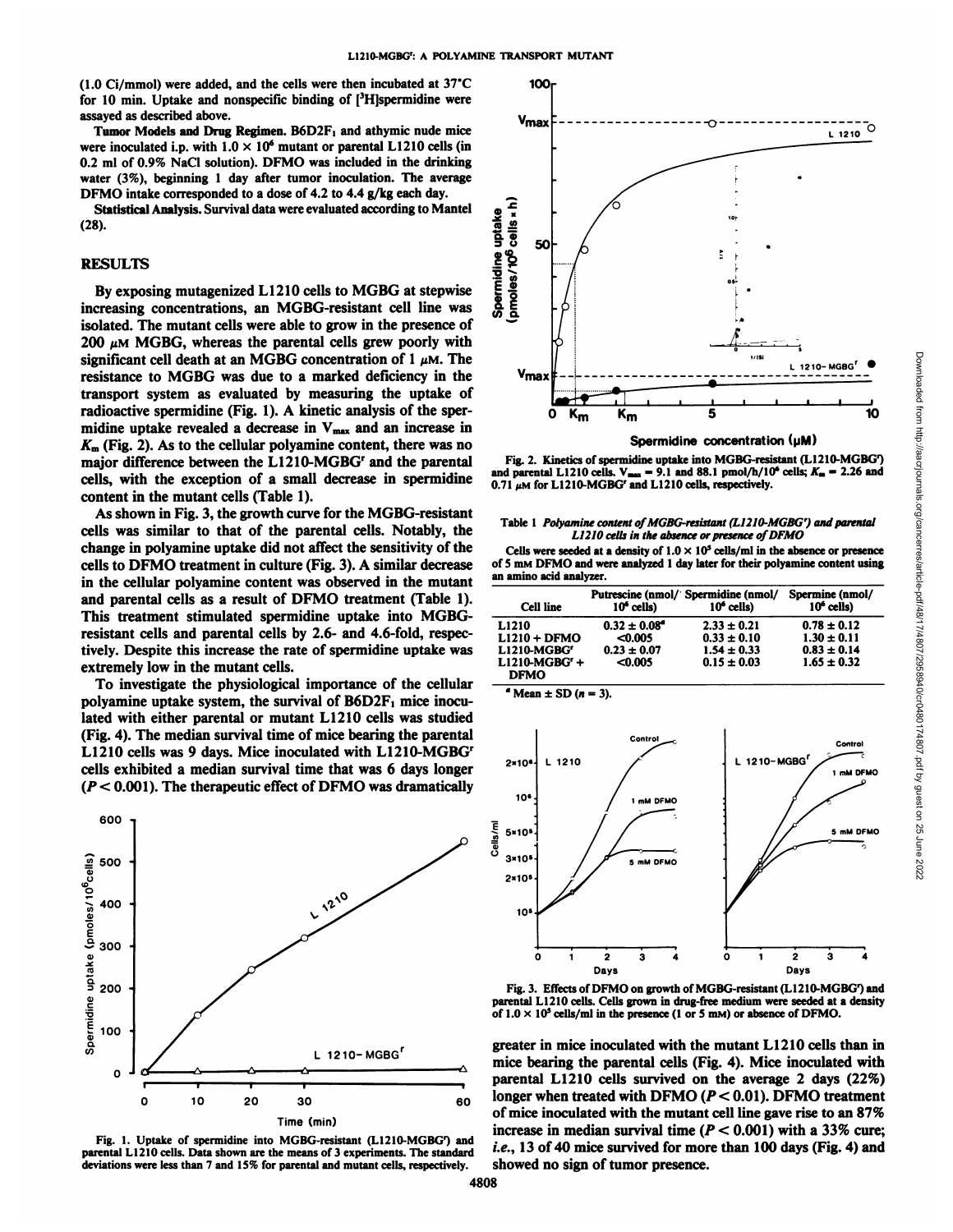

Fig. 4. Effects of DFMO on the survival of B6D2F, mice inoculated with 1.0  $\times$  10<sup>6</sup> MGBG-resistant (L1210-MGBG') or parental L1210 cells. One hundred % corresponds to 20 (L1210), 31 (L1210 + DFMO), 40 (L1210-MGBG'), and 40 (L1210-MGBG' + DFMO) mice. DFMO was given in the drinking water (3%) from Day 1 on. The treatment was discontinued after 50 to 60 days.

Results from experiments made by Mihich and coworkers (29, 30) indicate that LI210 leukemia sublines may exhibit differences in immunogenicity which affect the survival of their host. Thus, the difference in therapeutic effect of DFMO against the parental and the mutant LI210 cell lines might be due to altered immunogenicity. This possibility was investigated using athymic nude mice. Parental as well as mutant LI210 cells grew well in nude mice, resulting in host survival times corresponding to those observed when using  $B6D2F_1$  mice (Fig. 5). As observed for the  $B6D2F<sub>1</sub>$  mice, nude mice survived a few days longer ( $P < 0.01$ ) when inoculated with mutant cells than with parental L1210 cells (Fig. 5). Also in the nude mice DFMO did have a greater effect on the mutant cells than on the parental LI210 cells. However, the response to DFMO was remarkably less pronounced. In nude mice bearing parental LI210 cells, DFMO treatment caused no significant prolongation of sur vival, whereas mice bearing mutant cells survived on the average 42% longer ( $P < 0.001$ ) when treated with DFMO (Fig. 5). No cure of leukemia in nude mice was obtained by DFMO treat ment.

## DISCUSSION

All mammalian cells appear to be able to take up polyamines from their environment. The knowledge of this transport system



with  $1.0 \times 10^6$  MGBG-resistant (L1210-MGBG') or parental L1210 cells. One hundred % corresponds to 10 mice. DFMO was included in the drinking water (3%) from Day1 on.

is meager. It is an energy-dependent process capable of accu mulating intracellular polyamines in the millimolar range from micromolar concentrations extracellularly (31-33). Whether the polyamine uptake system is of any major physiological significance is not known. Normally, cells are capable of pro ducing the amount of polyamines they need. However, in cases when the biosynthesis of polyamines is impaired, due to lack of substrates or due to inhibition of biosynthetic enzymes, cells might be more dependent on extracellular polyamines. In fact, the uptake of extracellular polyamines increases significantly in DFMO-treated cells (19, 20). The supply of polyamines in the blood is relatively large (22-24). It is conceivable that these polyamines can be used whenever needed and thus reduce the antiproliferative effect of polyamine synthesis inhibitors on tumors in vivo.

The importance of the cellular polyamine transport system was investigated in this paper using a mutant leukemic cell line deficient in polyamine uptake. The fact that these cells were isolated by selection for resistance to MGBG confirms the presence of a mutual transport system for MGBG and poly amines (19, 20, 25, 26). It should be noted that not all MGBG-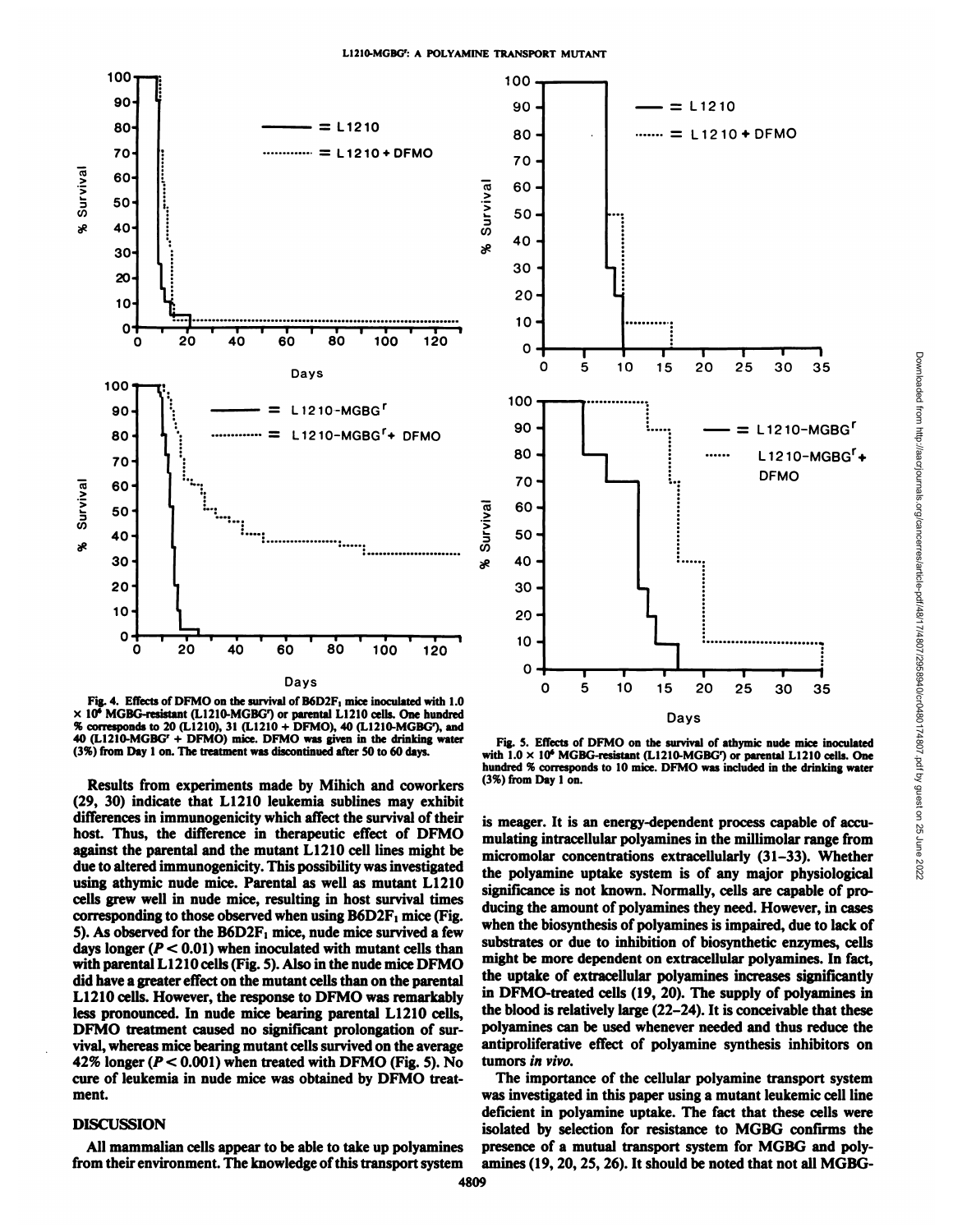resistant cell lines are deficient in polyamine transport. Thus, resistance of some human cell lines to MGBG has been ex plained by reduced accumulation of the drug due to changes in its intracellular binding sites (34). As to the L1210-MGBGr cells, however, the major cause of resistance is an uptake deficiency. Thus, a major decrease in spermidine uptake (as measured in short-term experiments) was observed for these cells (Fig. 1), whereas the uptake rates of the MGBG-resistant human cell lines did not differ from that of the parental cells (34). In addition, a much greater concentration of putrescine (about 10-fold) was required to reverse the antiproliferative effect of DFMO on the L1210-MGBG<sup>r</sup> cells than on the parental cells (results not shown).

MGBG has many effects on polyamine metabolism poten tially related to its cytotoxic mechanism of action, such as induction of spermidine/spermine  $N<sup>1</sup>$ -acetyltransferase (35) and S-adenosylmethionine decarboxylase (36). However, no major differences in the activities of these enzymes (results not shown) or in the concentrations of the polyamines were found when comparing parental and mutant LI210 cells.

The tumorigenicity of the mutant cells in  $B6D2F<sub>1</sub>$  mice was reduced as compared to that of the parental cells. However, tumorigenicity was not completely lost as described for some adenovirus-transformed cell lines selected for resistance to MGBG (37, 38). Interestingly, the therapeutic effect of DFMO was much greater against leukemia caused by the mutant cells than that caused by the parental LI210 cells. Thus DFMO treatment cured  $33\%$  of the B6D2F<sub>1</sub> mice that had been inoculated with mutant LI210 cells. This is the strongest therapeu tic effect ever observed for DFMO in an in vivo tumor system. Whether the effect is entirely a function of decreased polyamine uptake remains to be established.

Mihich and Kitano (29) demonstrated that mice inoculated with another MGBG-resistant subline of LI210 leukemic cells survived longer than mice that had received cells from the parental line. Furthermore, the therapeutic effect of various anticancer drugs was greater in mice bearing the resistant cells than in mice inoculated with the parental L1210 cells. The fact that these differences in survival were reduced or abolished if the mice were given total X-radiation indicates a difference in immunogenicity between these particular cell lines (29). In this paper, however, we show that the differences between the MGBG-resistant cells and the parental cells persist when nude athymic mice are used as hosts. Nude mice survive somewhat longer when inoculated with the MGBG-resistant cells than when given parental cells. Although its effect was not as striking as in  $B6D2F_1$  mice, DFMO inhibited growth of mutant cells more effectively than that of parental cells when nude mice were used as hosts. Hence, it appears that the results obtained using  $B6D2F<sub>1</sub>$  mice are not merely due to a difference in the Tcell response induced by the two cell lines. We cannot totally exclude a difference in immunogenicity between the cell lines involving the B-cell response in the nude mice. Nevertheless, the present results suggest that the polyamine transport system is essential for the cell under certain conditions. Additional work is needed to fully elucidate the importance of this system.

#### ACKNOWLEDGMENTS

DFMO was generously provided by the Merrell Dow Research Institutes in Cincinnati, Ohio and Strasbourg, France. We thank Dr. Johan Wennerberg for providing the nude mice and Johan Bring for carrying out the statistical analysis.

#### REFERENCES

- 1. Pegg, A. E., and McCann, P. P. Polyamine metabolism and function. Am. J. Physiol., 243: C212-C221, 1982.
- 2. Pegg, A. E. Recent advances in the biochemistry of polyamines in eukaryotes. Biochem. J., 234: 249-262, 1986.
- 3. Heby, O., Luk, G. D., and Schindler, J. Polyamine synthesis inhibitors act as both inducers and suppressors of cell differentiation. In: P. P. McCann, A. E. Pegg, and A. Sjoerdsma (eds.). Inhibition of Polyamine Metabolism, pp. 165-186. New York: Academic Press, 1987.
- 4. Metcalf, B. W., Bey, P., Danzin, C., Jung, M., Casara, P., and Vevert, J. P. Catalytic irreversible inhibition of mammalian ornithine decarboxylase (EC 4.1.1.17) by substrate and product analogues. J. Am. Chem. Soc., 100: 2551-2553, 1978.
- 5. Heby, O., and Jänne, J. Polyamine antimetabolites: biochemistry, specificity, and biological effects of inhibitors of polyamine synthesis. In: D. R. Morris and L. J. Marton (eds.), Polyamines in Biology and Medicine, pp. 243-310. New York: Mercel Dekker, 1981.
- 6. Sjoerdsma, A., and Schechter, P. J. Chemotherapeutic implications of poly amine biosynthesis inhibition. Clin. Pharmacol. Ther., 35: 287-300, 1984.
- 7. Sjoerdsma, A., Golden, J. A., Schechter, P. J., Barlow, J. L. R., and Santi, decarboxylase inhibitor, a-difluoromethylornithine. Trans. Assoc. Am. Phy sicians, 97: 70-79, 1984.
- 8. Golden, J. A., Sjoerdsma, A., and Santi, D. V. Pneumocystis carinii pneu monia treated with  $\alpha$ -difluoromethylornithine. Clin. Invest., 141: 613-623, 1984.
- 9. Ask, A., Persson, L., Oredsson, S. M., and Heby, O. Synergistic antileukemic effect of two polyamine synthesis inhibitors. Host survival and cell-cycle kinetic analysis. Int. J. Cancer, 37:465-470, 1986.
- 10. Kubota, S., Oshawa, N., and Takaku, F. Effects of DL-a-difluoromethylornithine on the growth and metastasis of B16 melanoma in vivo. Int. J. Cancer, 59:244-247, 1987.
- D. V. Successful treatment of lethal protozoal infections with the ornithine<br>decarboxylass inhibitor,  $\alpha$ -difluoromethylornithine. Trans. Assoc. Am. Phy-<br>sicinas, 97: 70-79, 1984.<br>Golden, J. A., Siperdsma, A., and Santi, 11. Mamont, P. S., Duchesne, M. C., Grove, J., and Bey, P. Anti-proliferative properties of DL-a-difluoromethyl ornithine in cultured cells. A consequence of the irreversible inhibition of ornithine decarboxylase. Biochem. Biophys. Res. Commun., 81: 58-66, 1978.
- 12. Sunkara, P. S., Chang, C. C., Prakash, N. J., and Lachmann, P. J. Effect of inhibition of polyamine biosynthesis by DL-a-difiuoromethylornithine on the growth and melanogenesis of B16 melanoma in vitro and in vivo. Cancer Res., 45:4067-4070. 1985.
- 13. Erwin, B. G., and Pegg, A. E. Uptake. of  $\alpha$ -difluoromethylornithine by mouse fibroblasts. Biochem. Pharmacol., 31: 2820-2823, 1982.
- 14. Grove, J., Fozard, J. R., and Mamont, P. S. Assay of  $\alpha$ -difluoromethylornithine in body fluids and tissues by automatic amino acid analysis. J. Chromatogr., 223:409-416, 1981.
- 15. Russell, D. H., and Snyder, S. H. Amine synthesis in regenerating rat liver. Extremely rapid turnover of ornithine decarboxylase. Mol. Pharmacol., 5: 253-262, 1969.
- 16. Persson, L., Oredsson, S. M., Anehus, S., and Heby, O. Ornithine decarbox ylase inhibitors increase the cellular content of the enzyme: implications for translational regulation. Biochem. Biophys. Res. Commun., 131: 239-245, 1985.
- 17. Persson, L., Holm, I., and Heby, O. Translational regulation of ornithine decarboxylase by polyamines. FEBS Lett., 205:175-178, 1986.
- 18. Shirahata, A., and Pegg, A. E. Increased content of mRNA for a precursor of 5-adenosylmethionine decarboxylase in rat prostate after treatment with 2-difluoromethylornithine. J. Biol. Chem., 261:13833-13837,1986.
- 19. Alhonen-Hongisto, L., Seppänen, P., and Jänne, J. Intracellular putrescine and spermidine deprivation induces increased uptake of the natural polyam ines and methylglyoxal bis(guanylhydrazone). Biochem. J., 192: 941-945, 1980.
- 20. Seppänen, P. Some properties of the polyamine deprivation-inducible uptake system for methylglyoxal bis(guanylhydrazone) in tumor cells. Acta Chem. Scand., *B35:* 731–736, 1981.
- 21. Heston, W. D. W., Kadmon, D., Covey, D. F., and Fair, W. R. Differential effect of  $\alpha$ -difluoromethylornithine on the in vivo uptake of <sup>14</sup>C-labeled polyamines and methylglyoxal bis(guanylhydrazone) by a rat prostate-derived tumor. Cancer Res., 44: 1034-1040, 1984.
- 22. Cooper, K. D., Shukla, J. B., and Owen, M. R. Polyamine compartmentalization in various human disease states. Clin. Chim. Acta, 82: 1-7, 1978.
- 23. Lundgren. D. W., and Oka, T. Alterations in polyamine levels in rat blood during pregnancy and lactation. Am. J. Physiol., 234: E451-E456, 1978.
- 24. Claverie, N., Wagner, J., Knödgen, B., and Seiler, N. Inhibition of polyamine oxidase improves the amitumoral effect of ornithine decarboxylase inhibitors. Anticancer Res., 7: 765-772, 1987.
- 25. Mandel, J.-L., and Flintoff, W. F. Isolation of mutant mammalian cells altered in polyamine transport. J. Cell. Physiol., 97:335-344, 1978.
- 26. Field, M., Block, J. B., Oliverio, V. T., and Rail, D. P. Cellular accumulation of methylglyoxal-bis-guanylhydrazone in viiro. I. General characteristics of cellular uptake. Cancer Res., 24: 1939-1946, 1964.
- 27. Mihich, E. L., Dave, C., and Williams-Ashman, H. G. Antiproliferative actions of the antileukemic agent methylglyoxal bis(guanylhydrazone): rela tionships to spermidine. Prog. Chemother. Proc. Int. Congr. Chemother. 8th Athens 1974, pp. 845-848.
- Mantel, N. Evaluation of survival data and two new rank order statistics arising in its consideration. Cancer Chemother. Rep., 50: 163-170, 1966.
- 29. Mihich, E., and Kitano, M. Differences in the immunogenicity of leukemia